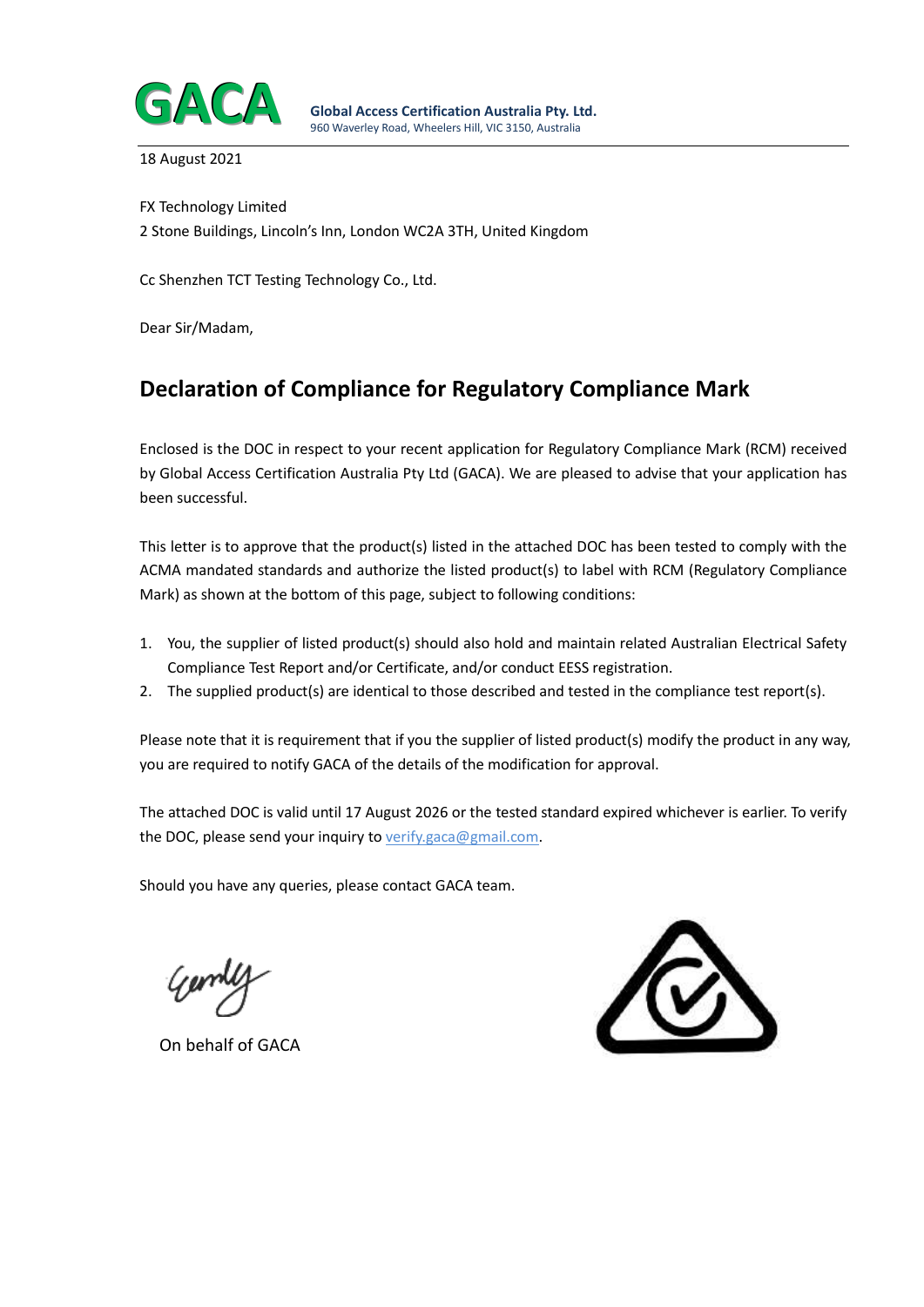# Supplier's declaration of conformity



As required by the following Notices:

- *Radiocommunications (Compliance Labelling - Devices) Notice 2014* made under section 182 of the *Radiocommunications Act 1992*;
- *Radiocommunications Labelling (Electromagnetic Compatibility) Notice 2008* made under section 182 of the *Radiocommunications Act 1992*
- *Radiocommunications (Compliance Labelling – Electromagnetic Radiation) Notice 2014* made under section 182 of the *Radiocommunications Act 1992* and
- *Telecommunications (Labelling Notice for Customer Equipment and Customer Cabling) Instrument 2015* made under section 407 of the *Telecommunications Act 1997*.

#### **Instructions for completion**

 *Do not return this form to the ACMA*. This completed form must be retained by the supplier as part of the documentation required for the compliance records and must be made available for inspection by the ACMA when requested.

**Supplier's details** 

TRADING AS **--**

Company Name (OR INDIVIDUAL)

**FX Technology Limited**

Supplier code number

**--**

**OR**

**--**

ABN/ARBN

Street Address (AUSTRALIAN or NEW ZEALAND)

**2 Stone Buildings, Lincoln's Inn, London WC2A 3TH, United Kingdom**

## **Authorised RCM Compliance Consultant details**

Company Name (OR INDIVIDUAL)

**Global Access Certification Australia Pty. Ltd.**

TRADING AS -

Street Address (AUSTRALIAN or NEW ZEALAND)

**960 Waverley Road, Wheelers Hill, VIC 3150, Australia**

ACMA supplier code number

(issued by the ACMA prior to 1 March 2013)

**--**

**OR**

ACN/ARBN

**611 807 802**